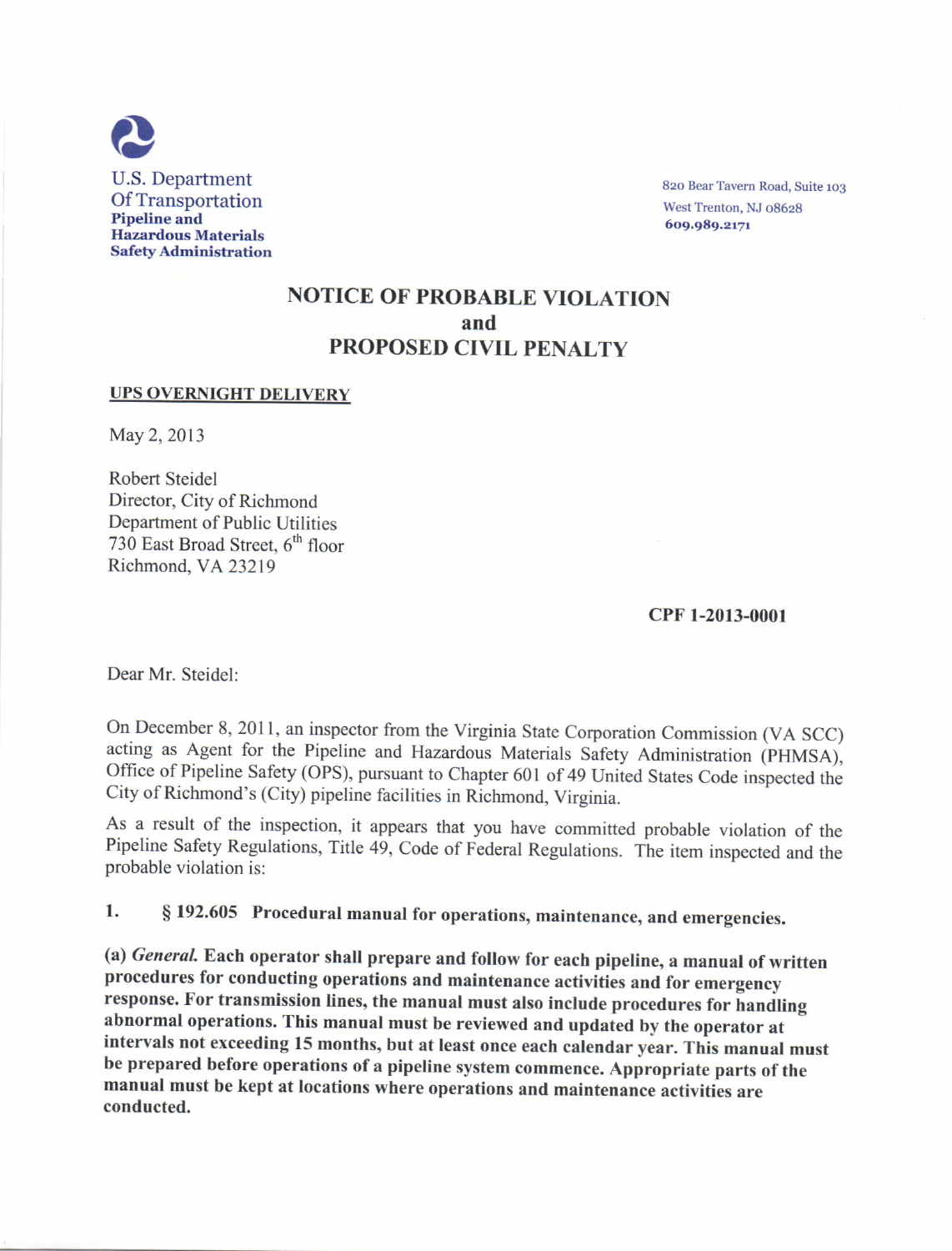The City failed to follow its Operation and Maintenance (O&M) Procedure, II. 3. VII. Section III. A. Squeeze-Off Tool Operation by not installing two saddle clamps on a squeeze-off tool as required by the manufacturer's instructions.

The City's Operation and Maintenance (O&M) Procedure, II. 3. VII. Section III. A Squeeze-Off Tool Operation. states that "Before using any squeeze tool. the operator must be familiar with its construction, operation, and design features....The operator should assure that the tool is in good working order and operating in accordance with the manufacturer's instructions."  $\vert$ All

The City's contractor was working on its 6 inch diameter main located at the intersection of Glenside Drive and Fernwood Street, Henrico County, Virginia. On December 8, 2011, there was an uncontrolled release of gas from this main.

The VA SCC was notified of the unintended release on December 8, 201l. and thev conducted an on-site investigation that same day. During the investigation, the VASCC conducted interviews with the Contractor foreman and with the City of Richmond inspector. During the interviews it was discovered that the Contractor failed to install the two saddle clamns as required by the Manufacturer's instructions. The VA SCC documented their findings to the City<br>in a Notice of Investigation (NOI) letter dated December 27, 2011. The City responded to the NOI by letter dated January 10, 2012. In this letter, the City stated that "We agree with your description of this finding. The failure to install the two saddle clamps on the squeeze-off tool was the root cause of this event." Also, the City confirmed that the contractor "used only one saddle clamp."

The Manufacturer's instructional training video on the use of the PES8H polyethylene Squeezeoff tool indicates that two saddle clamps are required when using this tool. The Contractor did not do this.

As such, the City failed to follow its Operation and Maintenance (O&M) Procedure, II. 3. VII. Section III. A. Squeeze-Off Tool Operation by not installing two saddle clamps on a squeeze-off tool as required by the manufacturer's instructions.

# Proposed Civil Penaltv

Under 49 United States Code, § 60122, you are subject to a civil penalty not to exceed \$200,000 per violation per day the violation persists up to a maximum of \$2,000,000 for a related series of violations. For violations occurring prior to January 4, 2012, the maximum penalty may not  $\epsilon$ xceed \$100,000 per violation per day, with a maximum penalty not to exceed \$1,000,000 exceed \$1,000,000 for a related series of violations. The Compliance Officer has reviewed the circumstances and supporting documentation involved in the above probable violation and has recommended that you be preliminarily assessed a civil penalty of \$33,700 as follows:

| Item number | <b>PENALTY</b> |
|-------------|----------------|
|             | \$33,700       |